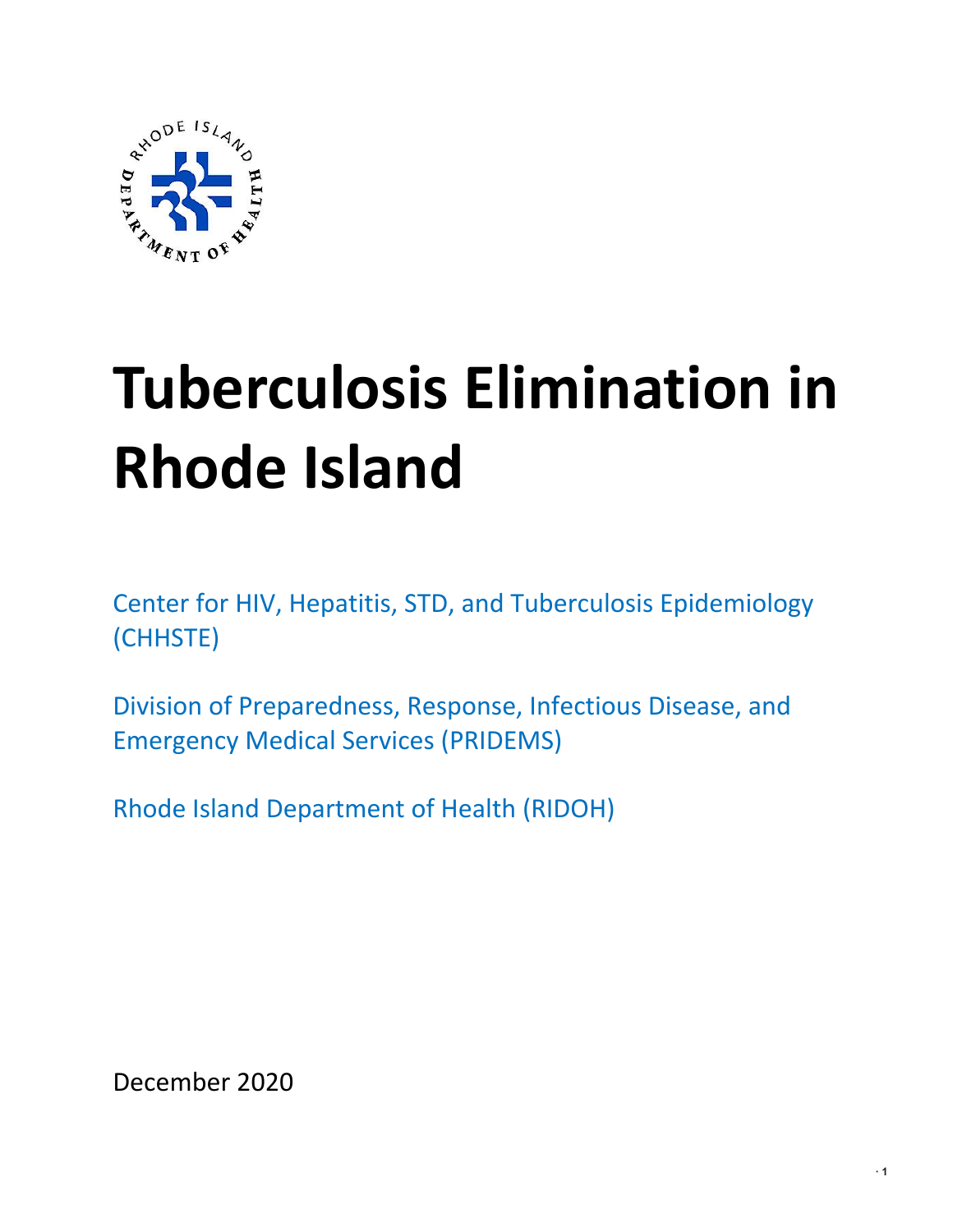## **Executive Summary**

Tuberculosis (TB) disease is still one of the top causes of death globally, despite public health interventions and efforts. It is caused by the bacterium Mycobacterium tuberculosis and can be spread from one person to another through the air. When someone with active TB disease in the lungs or throat coughs, sings, or even speaks, TB bacteria can be released as particles and stay in the air for hours. Active TB can occur within the lungs (pulmonary) or outside the lungs (extrapulmonary). Latent TB infection (LTBI) is the presence of M. tuberculosis in the body without signs or symptoms, radiographic, or bacteriologic evidence of TB disease. While not everyone with LTBI will develop active TB disease, about 5-10% of infected people will develop TB disease if not treated; progression of LTBI to active disease accounts for approximately 80% of active TB cases in the United States. HIV infection, injection drug use, low body weight, and other medical conditions are risk factors associated with progression from LTBI to TB disease.

**\_\_\_\_\_\_\_\_\_\_\_\_\_\_\_\_\_\_\_\_\_\_\_\_\_\_\_\_\_\_\_\_\_\_\_\_\_\_\_\_\_\_\_\_\_\_\_\_\_\_\_\_\_\_\_\_\_\_\_\_\_\_\_\_\_\_\_**

Rhode Island is a low-incidence state with a minimal rate of person-to-person transmission and no recent outbreaks. Most active TB disease cases in RI stem from re-activation of LTBI, mostly acquired outside the state. To reach total interruption of transmission and complete elimination of MTB in Rhode Island, the following must occur:

- 1. Target high priority groups to determine barriers to testing and/or treatment
- 2. Maximize screening for active TB and LTBI by local providers seeing vulnerable populations
- 3. Ensure access to high-quality clinical care for all cases of TB infection and disease; identify and assure adherence to treatment in persons to prevent re-activation and/or render their condition non-infectious; prioritize treatment completion of all suspect and confirmed MDR cases; prevent the spread of complicated disease requiring complex drug regimens
- 4. Support global TB elimination efforts; collaborate with GTBI, Migrant Clinician's Network, CureTB, DGMQ as needed; attend national TB elimination conferences; participate in regional and national TB webinars and calls

The definition of TB elimination is 1.0 persons with active TB per one million population. In 2019, the TB case rate in Rhode Island was 13.3 per one million population.

The TB Program, housed within the Center for HIV, Hepatitis, STD, and TB Epidemiology (CHHSTE) at the Rhode Island Department of Health, in conjunction with the Rhode Island State Health Laboratories, uses the most recent technologies in testing and treatment for active/latent disease and drug resistance detection, including but not limited to: QuantiFERON®-TB Gold blood assay, Cepheid GeneXpert® nucleic acid amplification test (NAAT), video directly observed therapy (VDOT), and 12-week treatment courses of Isoniazid and Rifapentine.

This report will focus on the four (4) priority strategies for controlling and preventing TB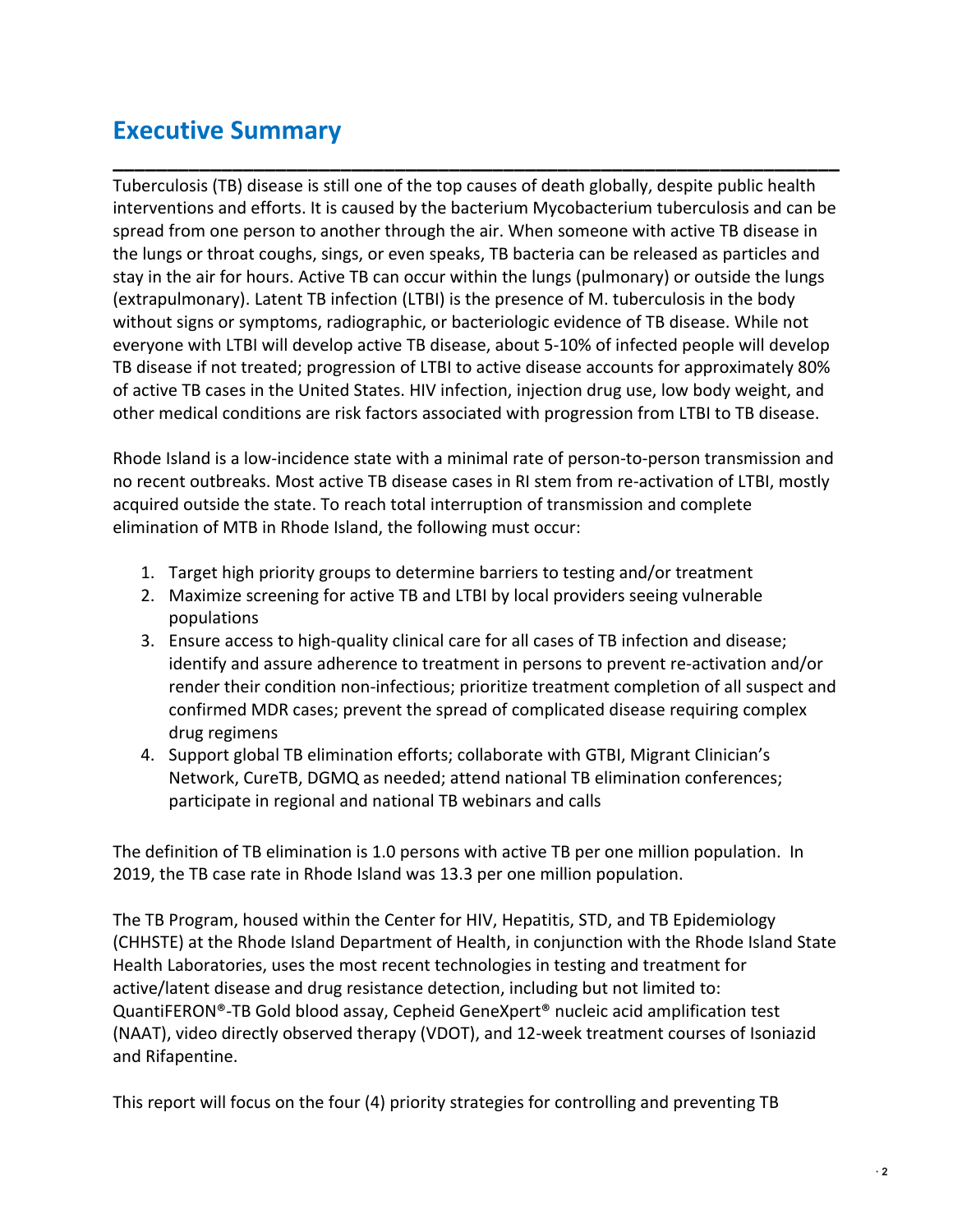mentioned above. Goals and activities for each of the four (4) strategies are based on current TB epidemiology in Rhode Island and the Centers for Disease Control and Prevention (CDC) Division of Tuberculosis Elimination (DTBE)'s National TB Indicators Project (NTIP).

**\_\_\_\_\_\_\_\_\_\_\_\_\_\_\_\_\_\_\_\_\_\_\_\_\_\_\_\_\_\_\_\_\_\_\_\_\_\_\_\_\_\_\_\_\_\_\_\_\_\_\_\_\_\_\_\_\_\_\_\_\_\_\_\_\_\_\_**



## **Data Overview**

**Incidence of Active TB Disease, 2010-2019**

Over the last ten years, the number of reported cases of active tuberculosis has remained relatively low, ranging from 12 to 30 cases. Over the last five years, the rate of active TB in Rhode Island has remained under 3 cases per 100,000 population.

In recent years, all but one case of active TB in Rhode Island has been the result of LTBIreactivation, versus evidence-based person-to-person transmission in the state. This claim is supported by local TB GIMS data, which does not routinely show linked cluster and/or spoligotype between confirmed cases of active TB.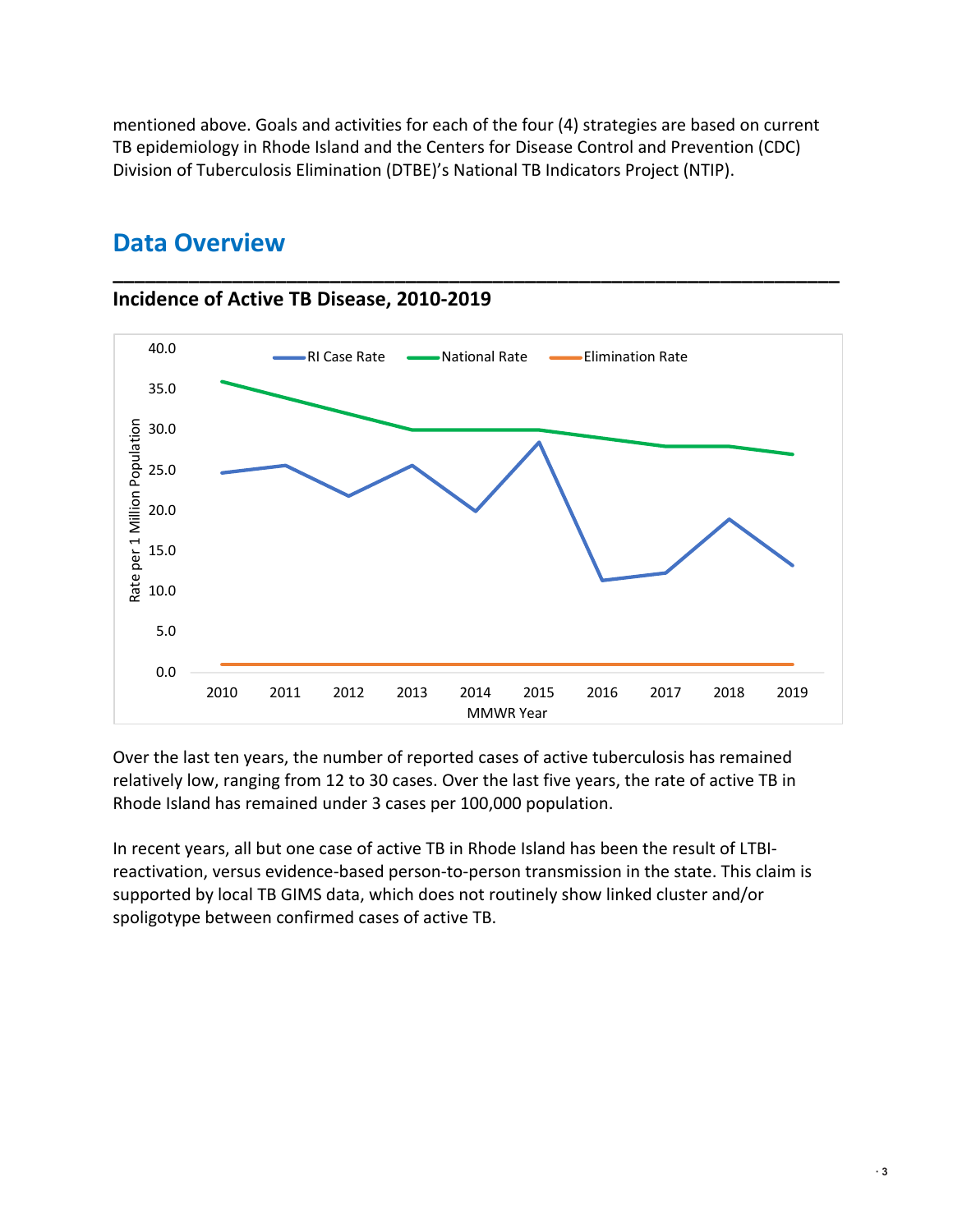#### **Demographics, Active TB Disease, 2010-2019**

| <b>Sex</b> |     |       |
|------------|-----|-------|
| Female     | 101 | 47.4% |
| Male       |     | 52.6% |

Since 2010, the average yearly number of cases diagnosed among females is 10; among men, the average is 11 cases per year.

Over the last ten years, more cases have been diagnosed in men (52.6%) than in women (47.4%).

| <b>Age Group</b> |    |       |
|------------------|----|-------|
| $0 - 4$          | 7  | 3.2%  |
| $5 - 14$         | 5  | 2.3%  |
| $15 - 24$        | 21 | 9.9%  |
| $25 - 44$        | 66 | 31.0% |
| $45 - 64$        | 53 | 24.9% |
| $65+$            | 61 | 28.6% |

53% **FEMALE** MALE



Between 2010-2019 in Rhode Island, yearly most cases were diagnosed in the 25-44-

year-old age group, followed by those 65 and older. Over the last ten years, about a quarter of cases have been diagnosed among the 45-64-year-old population. On average, approximately 3% of patients diagnosed with TB in RI are <5 years of age and 2% are between the ages of 5 and 14 years.

**\_\_\_\_\_\_\_\_\_\_\_\_\_\_\_\_\_\_\_\_\_\_\_\_\_\_\_\_\_\_\_\_\_\_\_\_\_\_\_\_\_\_\_\_\_\_\_\_\_\_\_\_\_\_\_\_\_\_\_\_\_\_\_\_\_\_\_**

**\_\_\_\_\_\_\_\_\_\_\_\_\_\_\_\_\_\_\_\_\_\_\_\_\_\_\_\_\_\_\_\_\_\_\_\_\_\_\_\_\_\_\_\_\_\_\_\_\_\_\_\_\_\_\_\_\_\_\_\_\_\_\_\_\_\_\_**

**\_\_\_\_\_\_\_\_\_\_\_\_\_\_\_\_\_\_\_\_\_\_\_\_\_\_\_\_\_\_\_\_\_\_\_\_\_\_\_\_\_\_\_\_\_\_\_\_\_\_\_\_\_\_\_\_\_\_\_\_\_\_\_\_\_\_\_**

| Race/Ethnicity                            |     |           |
|-------------------------------------------|-----|-----------|
| Non-Hispanic White                        | 32  | 15.0%     |
| Non-Hispanic Black                        | 47  | 22.1%     |
| Hispanic or Latino                        | 69  | 32.4%     |
| Asian                                     | 65  | 30.5%     |
| Am Indian/AK Native                       | < 5 | <b>NA</b> |
| Native Hawaiian/Other Pacific<br>Islander | 5   | <b>NA</b> |

In Rhode Island, TB disproportionately affects minority populations. Over the last ten years the average case rate per 100,000 population in non-Hispanic Black persons was 47% higher than in non-Hispanic white persons. Non-Hispanic Asian persons accounted for 31% of all diagnoses, compared to 15% among non-Hispanic white persons.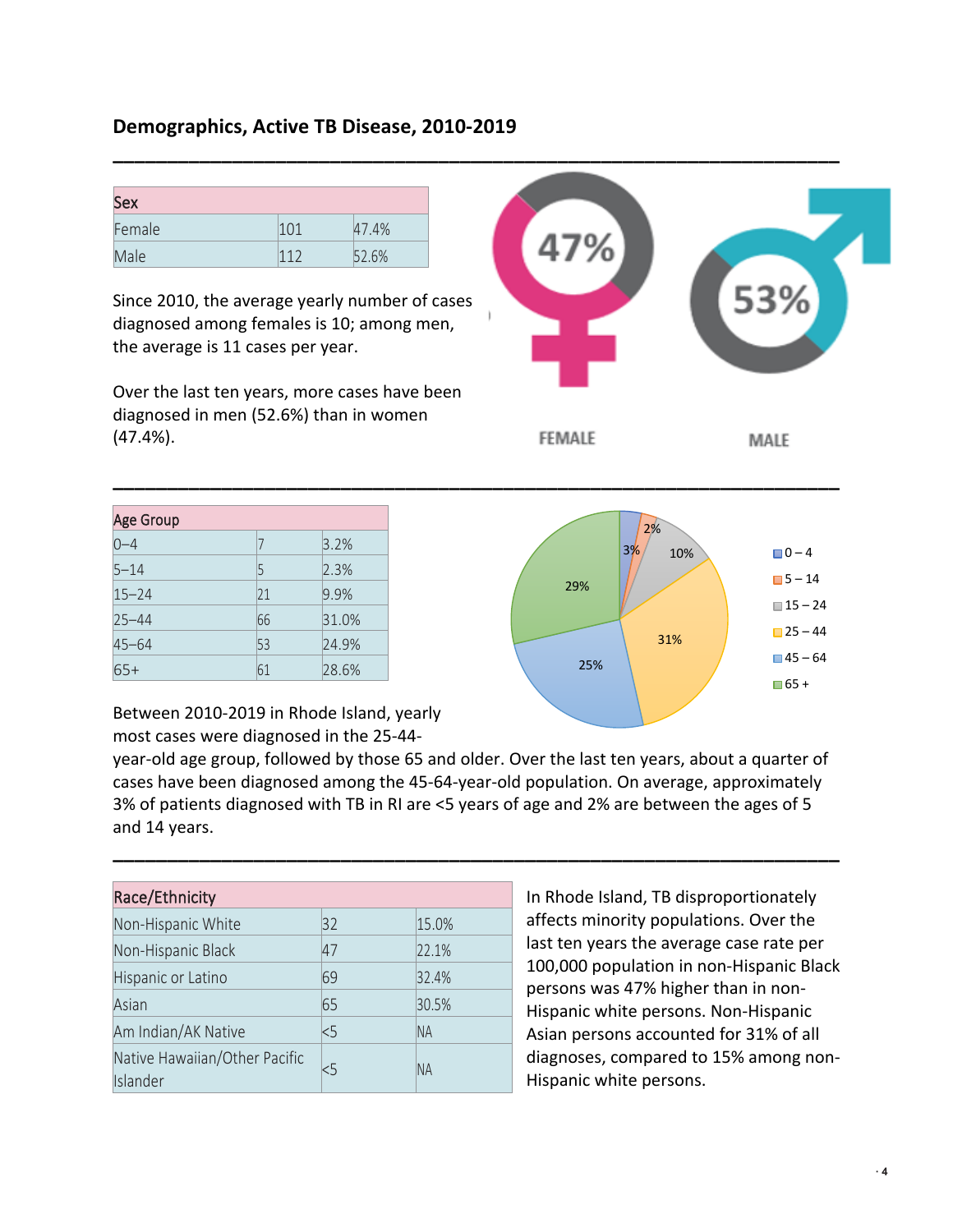

**\_\_\_\_\_\_\_\_\_\_\_\_\_\_\_\_\_\_\_\_\_\_\_\_\_\_\_\_\_\_\_\_\_\_\_\_\_\_\_\_\_\_\_\_\_\_\_\_\_\_\_\_\_\_\_\_\_\_\_\_\_\_\_\_\_\_\_**

| <b>County of Residence</b> |              |       |
|----------------------------|--------------|-------|
| <b>Bristol</b>             | 5            | 2.3%  |
| Kent                       | $ 12\rangle$ | 5.6%  |
| Newport                    | q            | 4.2%  |
| Providence                 | 180          | 84.5% |
| Washington                 |              | 3.2%  |

Over the last ten years, nearly 85% of all diagnosed cases of active TB were among residents of Providence County.

| <b>Country of Origin</b> |     |        |
|--------------------------|-----|--------|
| <b>United States</b>     | 46  | 121.6% |
| Not United States        | 167 | 78.4%  |

Every year, more cases of active TB disease are diagnosed in those foreign-born compared to those born in the United States. Overall, since 2010 over three-quarters of all reported cases were among foreign-born individuals.



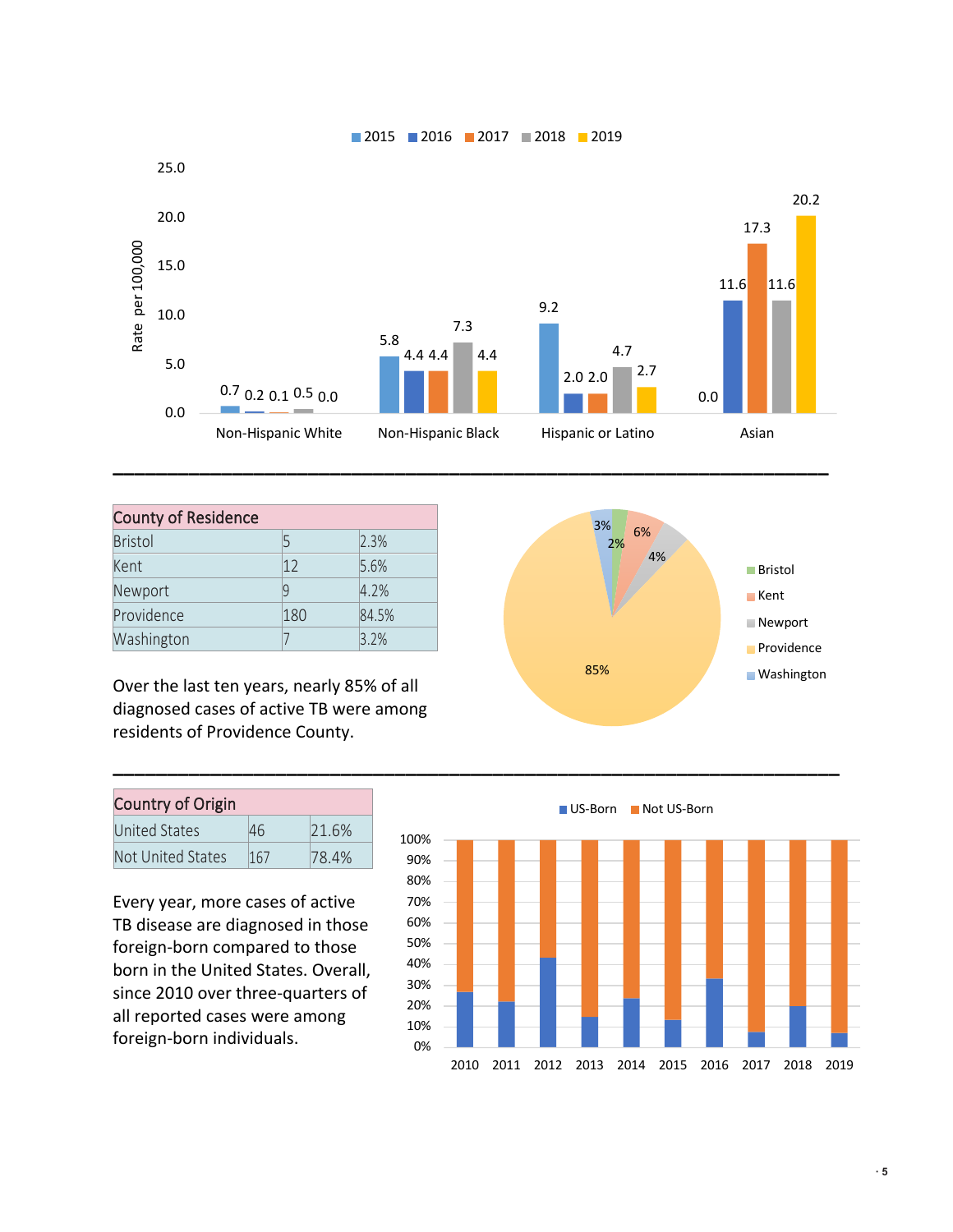In 2019, all but one case was born outside of the continental United States. Among them, 50% were born in Asia, 21% were born in Africa, and 21% were born in the Caribbean (includes Puerto Rico).



#### **Immigrants and Refugees, 2010-2019**

Between 2010-2019, 460 immigrants and arrived in Rhode Island from 46 countries. When comparing all countries of birth, most immigrants and refugees arrived from the Dominican Republic (36%) and the Philippines (17%).

**\_\_\_\_\_\_\_\_\_\_\_\_\_\_\_\_\_\_\_\_\_\_\_\_\_\_\_\_\_\_\_\_\_\_\_\_\_\_\_\_\_\_\_\_\_\_\_\_\_\_\_\_\_\_\_\_\_\_\_\_\_\_\_\_\_\_\_**

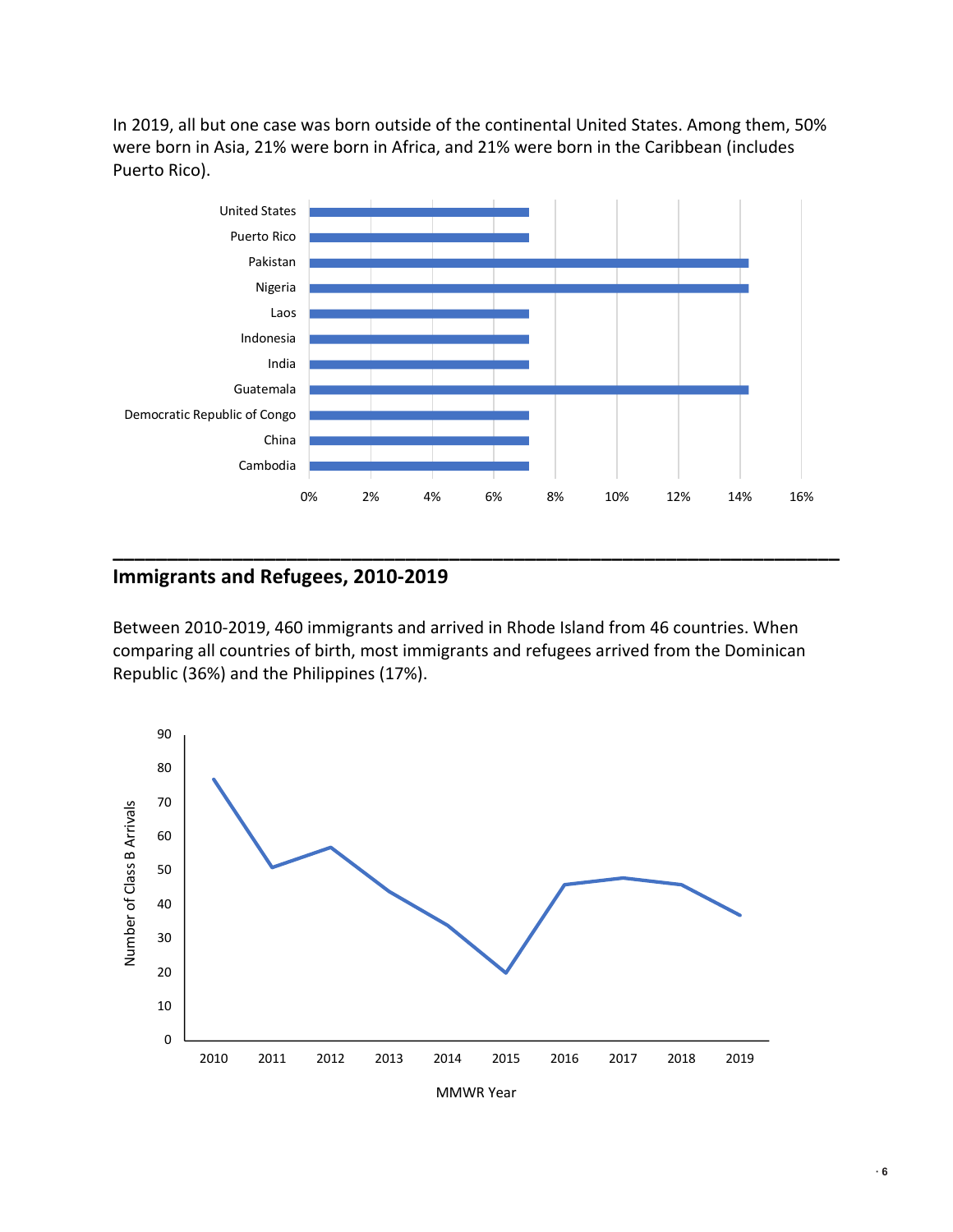

### **Diagnostic Data**

| Site of disease |     |        |
|-----------------|-----|--------|
| Pulmonary       | 179 | 60.6%  |
| Extra-pulmonary | 67  | 131.5% |
| Both            | 17  | 8.0%   |

| <b>Other</b>     |    |       |
|------------------|----|-------|
| Sputum Smear (+) | 67 | 31.5% |
| $HIV (+)$        | Κ5 | INA   |
| MDR-TB           |    | ΙNΑ   |

|     | <b>TB Diagnoses Over 10 Years</b> |
|-----|-----------------------------------|
| 60% | <b>Pulmonary disease</b>          |
| 32% | <b>Extra-pulmonary disease</b>    |
| 8%  | <b>Both</b>                       |
| 32% | Sputum smear (+)                  |
| 5%  | Average yearly HIV infection %    |
| 4%  | <b>Average yearly MDR-TB %</b>    |

#### Drug Resistance

TB resistance occurs when people are infected with a drug resistant strain, receive suboptimal TB medication regimens, or receive incomplete treatment.

Multi-drug resistant TB (MDR-TB) and extensively-drug resistant TB (XDR-TB) are rare and more severe kinds of TB that are also resistant to first and second-line medications such as TB appropriately to prevent further transmission of drug-resistant disease. In 2019, 57% of cases were confirmed by culture; of them, 0% were resistant to only one drug and 25% were MDR.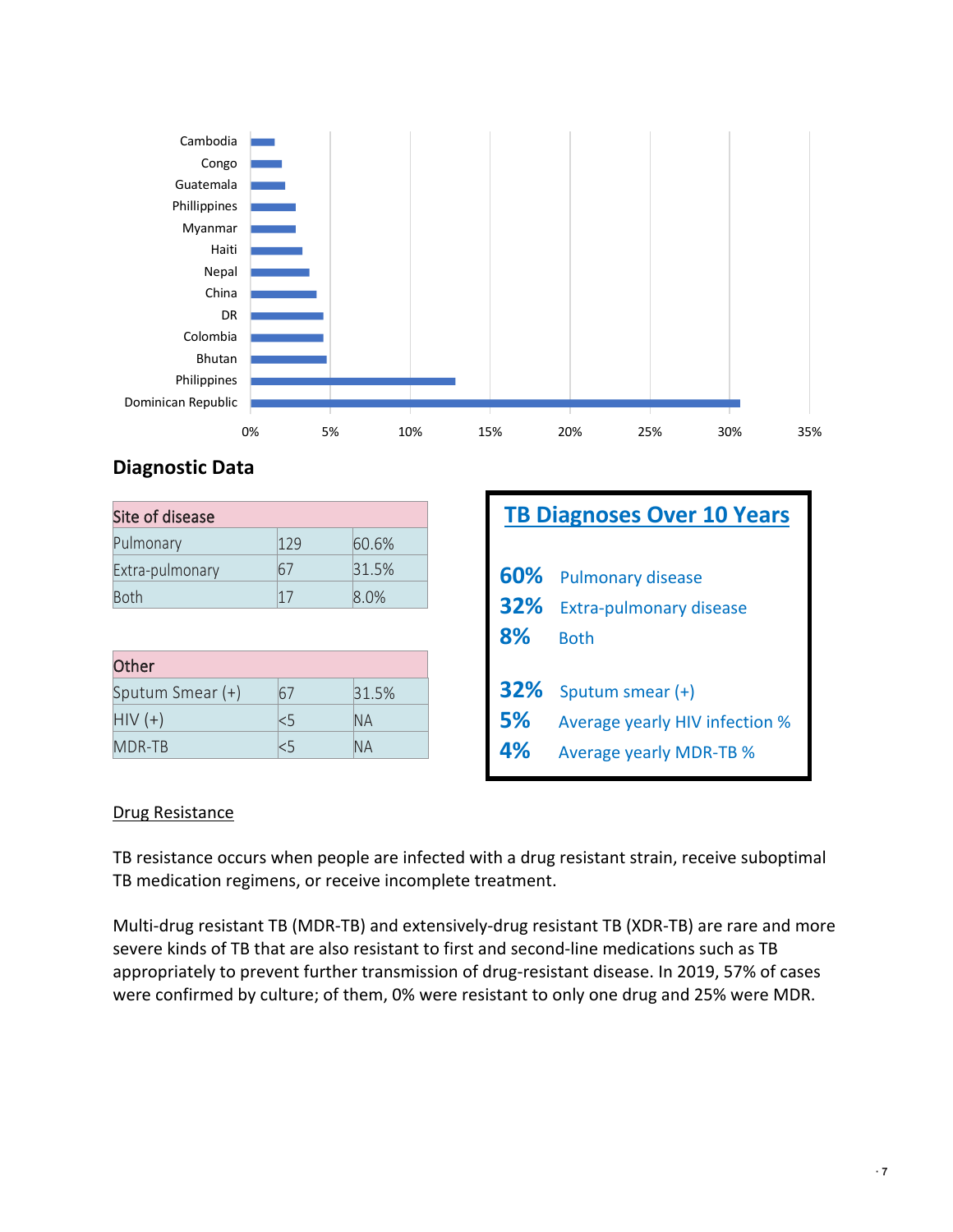# Elimination Plan Goals

#### **Target high priority groups to determine barriers to testing and/or treatment.**

High priority groups include but are not limited to immigrants and refugees (Class B's) born in TB-endemic countries, contacts to active TB cases, and patients of federally qualified health centers. CHHSTE TB Program staff work closely with local TB champions to promote testing and treatment in these groups, and to determine the social, economic, health, and other barriers to continuous access to care. Whenever a new case of infectious TB disease is diagnosed, a contact investigation is immediately started. Household members are often the most-at risk, followed by friends, healthcare workers, coworkers, etc.; most contact investigations span the duration of several months, as contacts are recommended to go through two-step testing to ensure non-infectiousness. Contacts diagnosed with active disease or LTBI are placed on treatment themselves and monitored for the duration of therapy. Additionally, TB Program staff work closely with the Rhode Island Department of Corrections and federal Wyatt Detention Center when there is suspect or confirmed cases of LTBI/TB disease amongst incarcerated persons in the state of Rhode Island. A main objective in Rhode Island is to increase the capacity to diagnose and treat high-risk populations in a culturally sensitive manner, with use of community supportive services such as the local international institute, inservice training sessions, and Centers of Excellence contact investigation courses for clinical and state TB Program staff.

#### **Maximize screening for active TB and LTBI by local providers seeing vulnerable**

**populations.** Local providers that commonly see vulnerable populations include federally qualified health centers (Providence Community Health Centers, Thundermist Health Centers, Blackstone Valley Community Health Centers, etc.) and non FQHC-community-health-centers serving at-risk populations. At these locations, high-priority persons may be screened by PPD or IGRA, followed by chest x-ray or CT and/or referral to the Miriam Hospital RISE TB Clinic for further evaluation. Rhode Island has recently implemented TB-Project-ECHO, headed by local TB champion Dr. Daria Szkwarko. The main objective of Project ECHO in 2020 is to bring together community clinicians from primary care, OB/GYN, specialized infectious disease, etc. via webinar to learn more about latent TB infection and the populations most at-risk of transitioning from LTBI to active TB disease. The series is the length of seven hour-long webinars; content typically includes presentation of key clinical information related to LTBI/TB disease, followed by case presentation, question and answer discussion, and final thoughts. One primary goal for all ECHO webinar participants is increased knowledge and comfort identifying, diagnosing, and or referring their patients as it relates to latent and/or active tuberculosis.

**Ensure access to high-quality clinical care for all cases of TB infection and disease; identify and assure adherence to treatment in persons to prevent reactivation and/or render their condition non-infectious. Prioritize treatment completion of all suspect and confirmed MDR cases; prevent the spread of**